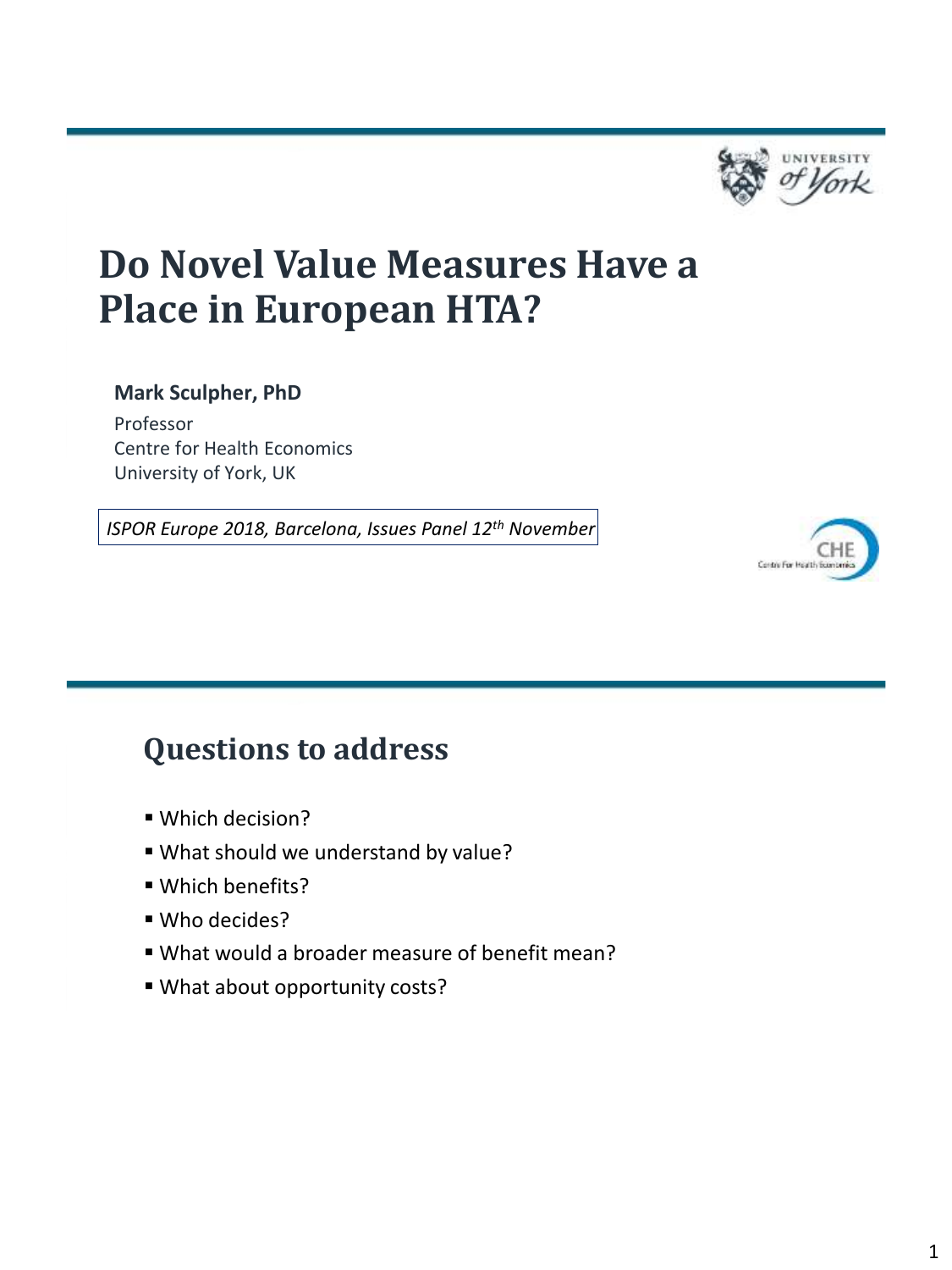### **Which decision?**

- Allocating resources within collectively funded systems
	- ̶ Investments and disinvestments
	- ̶ Beyond medical technologies

#### **What is value?**

| New funding constrained                                     |                                                                                                          | New intervention                                       | Displaced intervention(s)                                                            |
|-------------------------------------------------------------|----------------------------------------------------------------------------------------------------------|--------------------------------------------------------|--------------------------------------------------------------------------------------|
| $\overline{\text{Costs}_1}$<br><b>Benefits</b> <sub>1</sub> | Costs <sub>3</sub><br>Costs <sub>2</sub><br><b>Benefits</b><br>Benefits <sub>2</sub>                     |                                                        |                                                                                      |
| Costs <sub>4</sub><br>Benefits <sub>4</sub>                 |                                                                                                          |                                                        |                                                                                      |
| $\text{Costs}_5$<br><b>Benefits</b>                         | Costs <sub>6</sub><br>$\mathsf{B}$ enefits $_\mathsf{B}$                                                 | Costs <sub>new</sub>                                   |                                                                                      |
| $\overline{\text{Costs}}_7$<br>Benefits <sub>7</sub>        | Costs <sub>9</sub><br>Costs <sub>a</sub><br><b>Benefits</b> <sub>9</sub><br><b>Benefits</b> <sub>8</sub> | <b>Benefits</b> <sub>new</sub>                         |                                                                                      |
| $\text{Costs}_{10}$<br>Benefits <sub>10</sub>               | $Costs_{12}$<br>$Costs_{11}$<br>Benefits <sub>11</sub> Benefits <sub>12</sub>                            |                                                        |                                                                                      |
| Costs <sub>13</sub><br>Benefits $_{13}$                     |                                                                                                          |                                                        |                                                                                      |
| $\text{Costs}_{14}$<br>Benefits $_{14}$                     | $\overline{\text{Costs}_{15}}$<br>Benefits $_{15}$                                                       |                                                        | Costs.<br>Costs,<br>Costs <sub>w</sub><br>Costs.<br>Benefits.<br>Benefits, Benefits, |
| $\overline{\text{Costs}}_{16}$<br>Benefits <sub>16</sub>    | $Costs_{17}$<br>$CostS_{18}$<br>Benefits <sub>17</sub> Benefits <sub>18</sub>                            |                                                        | <b>Benefits</b> <sub>z</sub>                                                         |
| $\text{Costs}_{19}$<br>Benefits <sub>19</sub>               |                                                                                                          |                                                        |                                                                                      |
| Costs <sub>n</sub><br>Benefits <sub>n</sub>                 |                                                                                                          | Do the benefits gained outweigh the opportunity costs? |                                                                                      |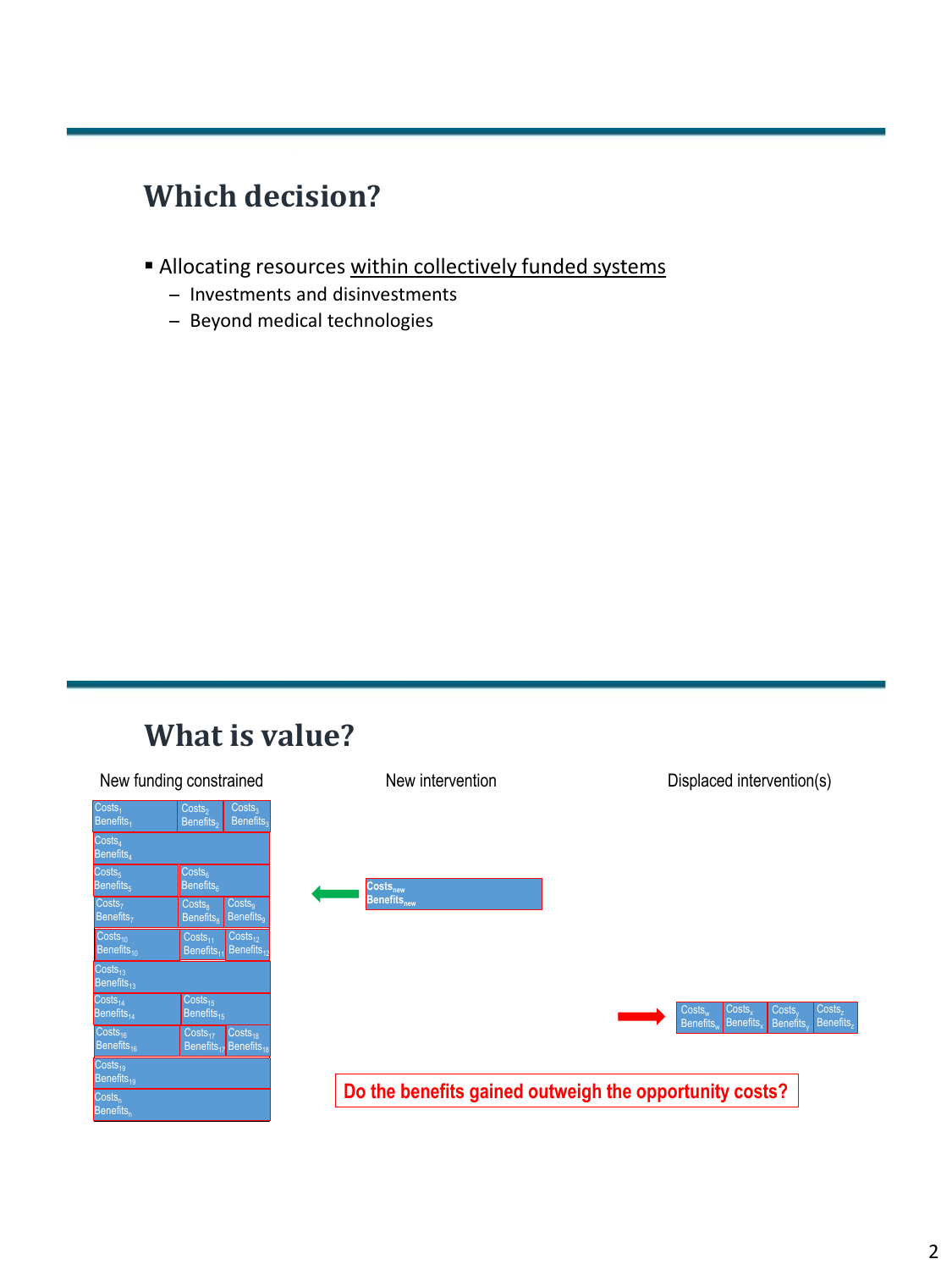### **What is value?**

| Flexible funding                                     |                                                                                                          | New intervention               | Alternative unfunded intervention(s)                                                                    |
|------------------------------------------------------|----------------------------------------------------------------------------------------------------------|--------------------------------|---------------------------------------------------------------------------------------------------------|
| Costs <sub>1</sub><br><b>Benefits</b> <sub>1</sub>   | Costs <sub>2</sub><br>Costs <sub>3</sub><br>Benefits <sub>3</sub><br>Benefits <sub>2</sub>               |                                |                                                                                                         |
| $\overline{\text{Costs}_4}$<br>Benefits <sub>4</sub> |                                                                                                          |                                |                                                                                                         |
| $\text{Costs}_5$<br>Benefits <sub>5</sub>            | Costs <sub>6</sub><br>Benefits <sub>6</sub>                                                              | Costs <sub>new</sub>           |                                                                                                         |
| Costs <sub>7</sub><br>Benefits <sub>7</sub>          | Costs <sub>8</sub><br>Costs <sub>q</sub><br><b>Benefits</b> <sub>9</sub><br><b>Benefits</b> <sub>8</sub> | <b>Benefits</b> <sub>new</sub> |                                                                                                         |
| Costs <sub>10</sub><br>Benefits $_{10}$              | $Costs_{12}$<br>Costs <sub>11</sub><br>$B$ enefits <sub>12</sub><br>Benefits <sub>1</sub>                |                                |                                                                                                         |
| Costs <sub>13</sub><br>Benefits $_{13}$              |                                                                                                          |                                |                                                                                                         |
| $\text{Costs}_{14}$<br>Benefits <sub>14</sub>        | $Costs_{15}$<br>Benefits <sub>15</sub>                                                                   |                                | Costs,<br>Costs,<br>Costs,<br>$Costs_w$<br>Benefits.<br>Benefits,<br>Benefits.<br>Benefits <sub>v</sub> |
| Costs <sub>16</sub><br>Benefits <sub>16</sub>        | $CostS_{17}$<br>Costs <sub>18</sub><br>Benefits <sub>17</sub> Benefits <sub>11</sub>                     |                                |                                                                                                         |
| $Costs_{19}$<br>Benefits <sub>19</sub>               |                                                                                                          |                                |                                                                                                         |
| Costs <sub>n</sub><br>Benefits <sub>n</sub>          |                                                                                                          |                                | Do the benefits gained outweigh the opportunity costs?                                                  |

### **Which benefits?**

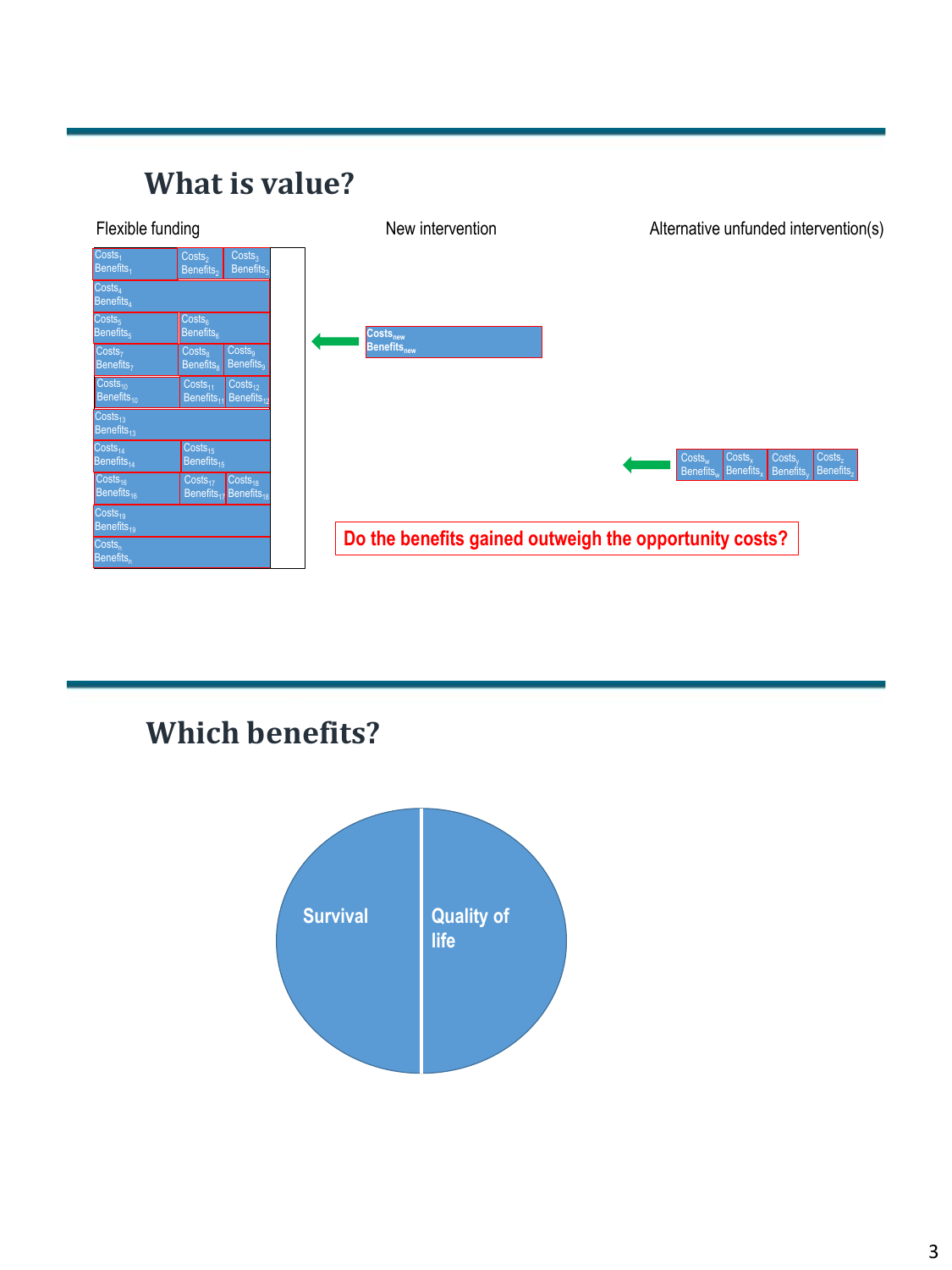### **Whose benefits?**



### **Which type of health?**

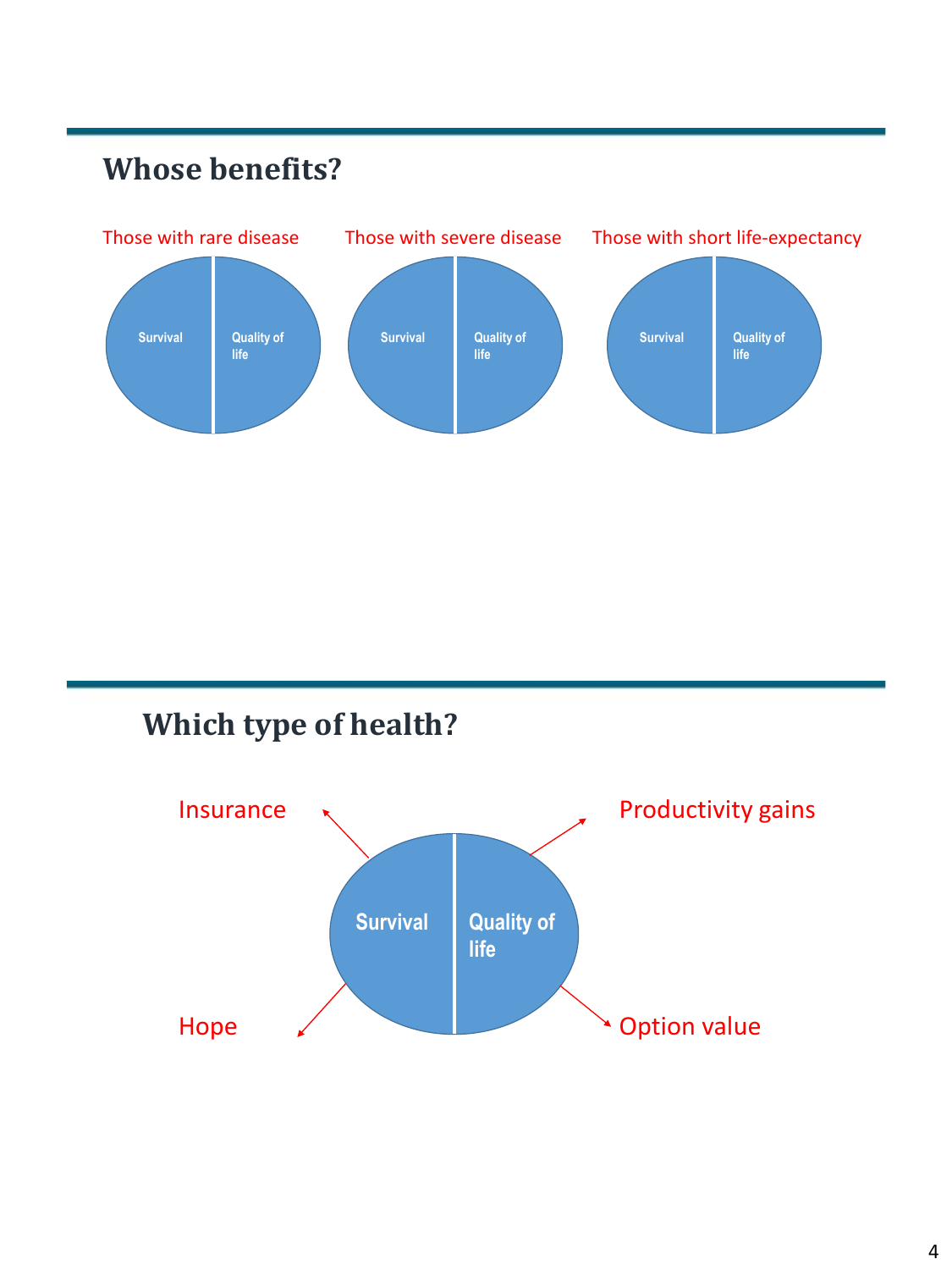### **Which broader benefits?**

- Independence
- **Social interaction**
- Being informed

#### **Who decides?**

- 3 QALYs
- Mild
- No cure
- Common
- Unproductive
- 1.5 QALYs
- Severe
- Versus Chance of cure **Versus** 
	- Rare
	- Unproductive
- 2 QALYs
- End of life
- No cure
- Intermediate
- Productive

- What's in the benefit function?
- Whose preferences?
- Value judgements
- Non-technical
- No consensus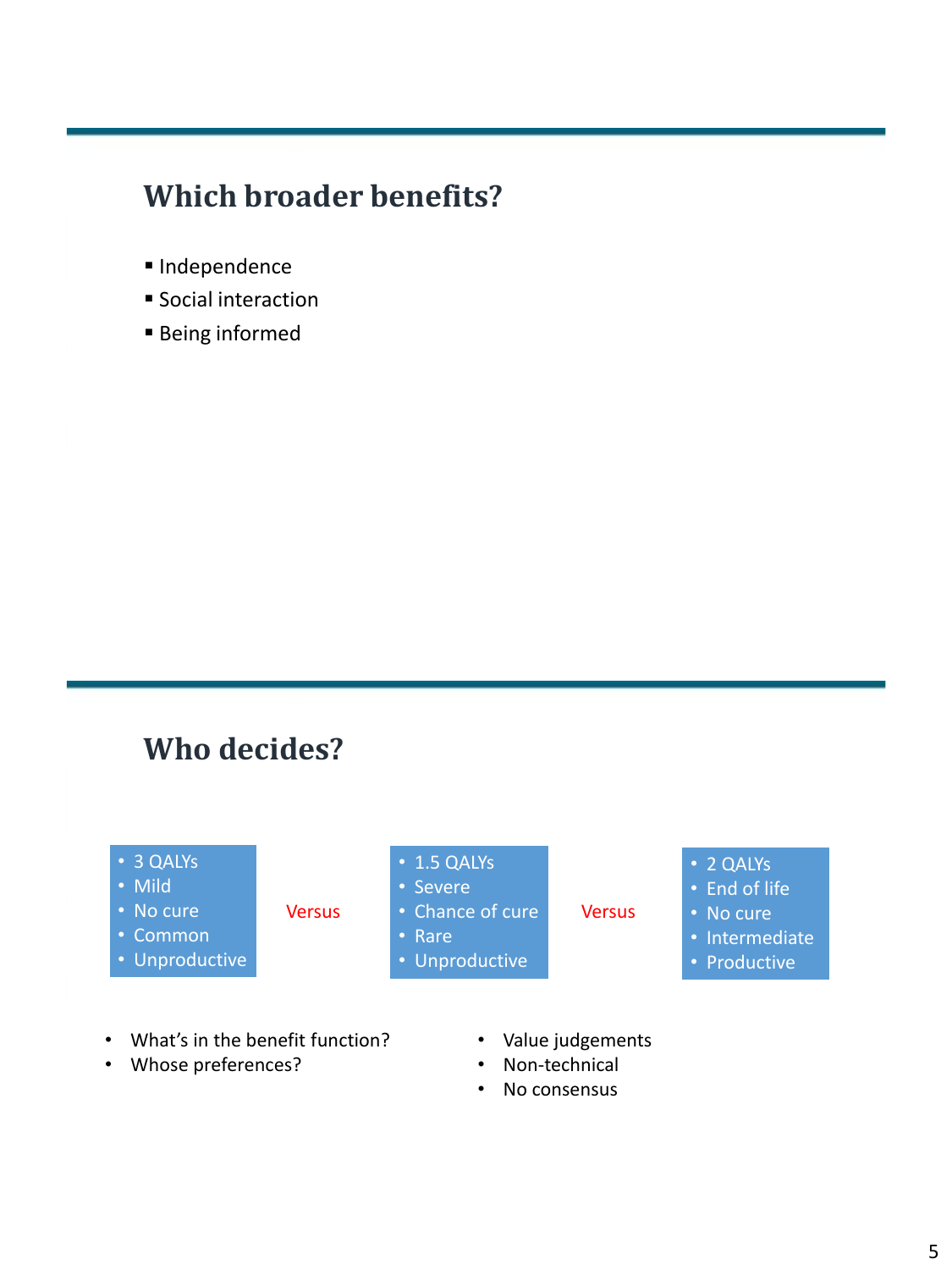

#### **What about opportunity costs?**

| <b>Burden - QALY loss (absolute shortfall)</b> |      |
|------------------------------------------------|------|
| Liver cancer                                   | 10.7 |
| Schizophrenia                                  | 7.62 |
| Emphysema & COPD                               | 3.8  |
| Depression                                     | 3.63 |
| Average forgone                                | 2.07 |
| Asthma                                         | 1.86 |
| Prostate cancer                                | 1.06 |
| Breast cancer                                  | 0.55 |
| <b>Psoriasis</b>                               | 0.19 |

| <b>Net production</b>       |            |
|-----------------------------|------------|
| <b>Rheumatoid arthritis</b> | £30,034    |
| Depression                  | £23,489    |
| Multiple sclerosis          | £15,482    |
| Psoriasis                   | £11,890    |
| Average forgone             | £11,611    |
| <b>Breast cancer</b>        | £2,888     |
| Dementia                    | $-E2,430$  |
| Myeloma                     | $-£23,382$ |
| Lung cancer                 | - £36,067  |

Claxton *et al, Health Economics* 2015;24;1-7